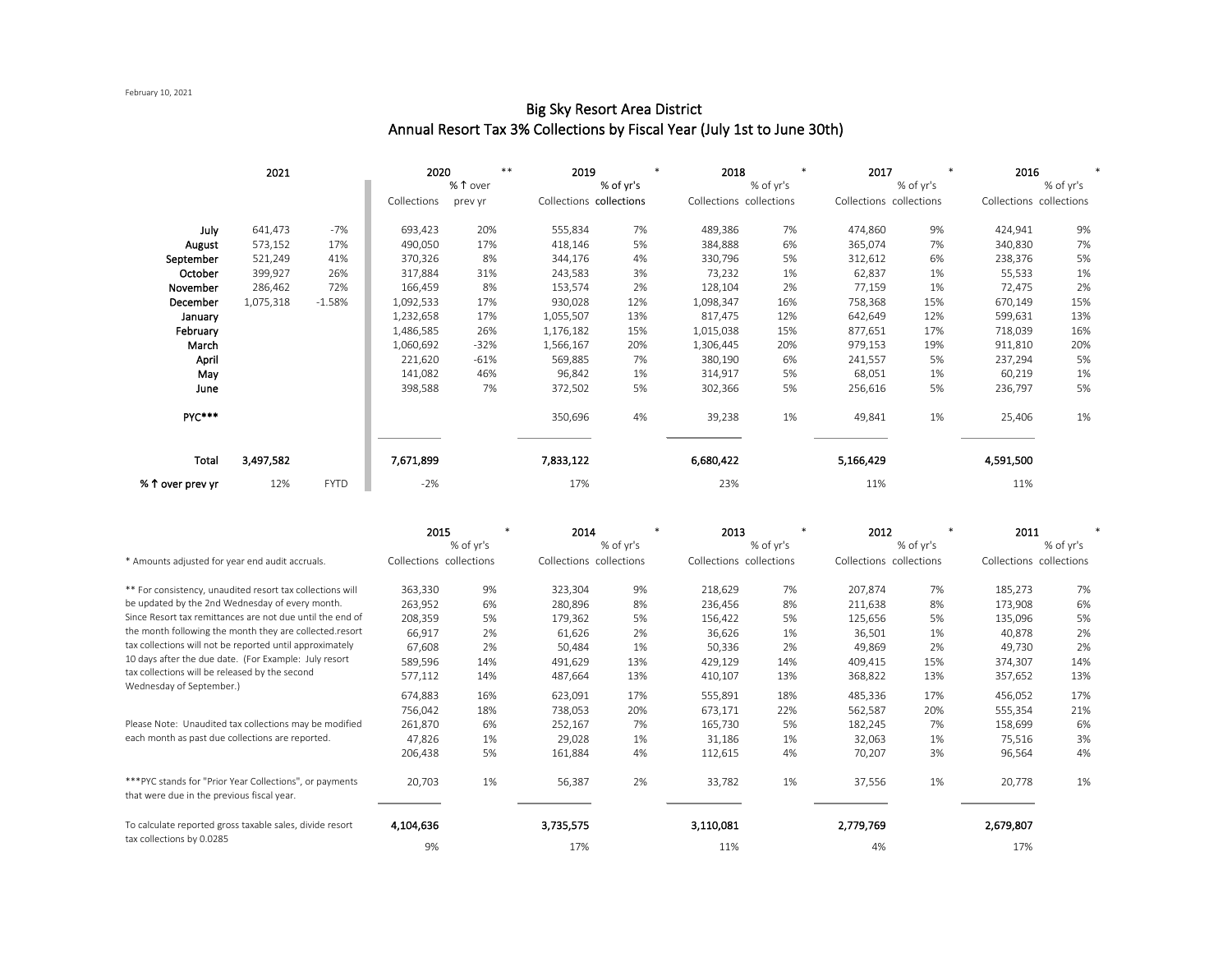# Big Sky Resort Area District Annual Resort Tax 1% Collections by Fiscal Year (July 1st to June 30th)

2021 July 217,599 August 197,191 September 183,620 October 141,091 November 100,291 December 382,683 January February March April May June Total 1,222,474

\* Amounts adjusted for year end audit accruals.

\*\* For consistency, unaudited resort tax collections will be updated by the 2nd Wednesday of every month. Since Resort tax remittances are not due until the end of the month following the month they are collected.resort tax collections will not be reported until approximately 10 days after the due date. (For Example: July resort tax collections will be released by the second Wednesday of September.)

Please Note: Unaudited tax collections may be modified each month as past due collections are reported.

To calculate reported gross taxable sales, divide resort tax collections by 0.0285